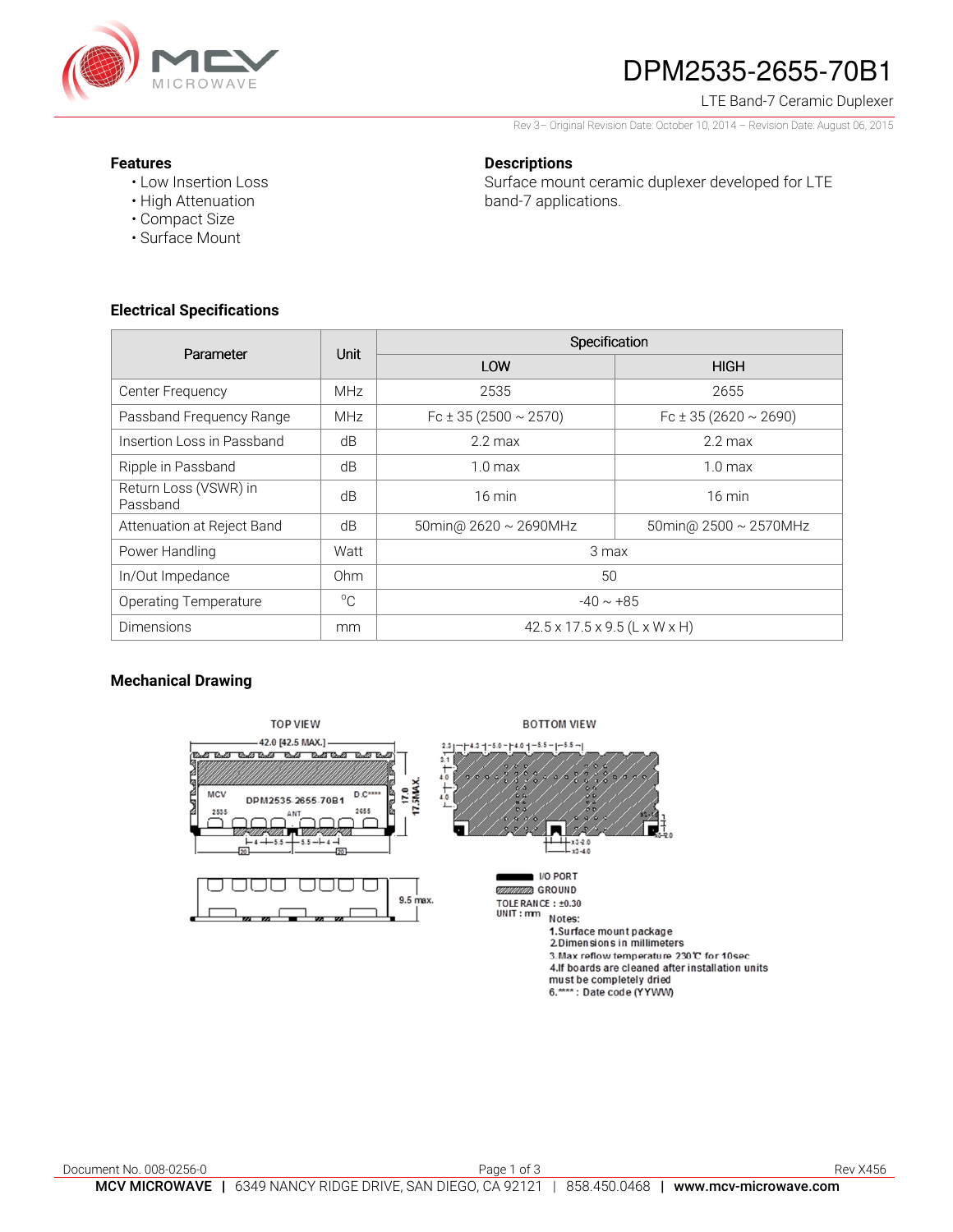

## DPM2535-2655-70B1

### LTE Band-7 Ceramic Duplexer

Rev 3– Original Revision Date: October 10, 2014 – Revision Date: August 06, 2015

### **Recommended PCB Layout**



### **Electrical Response**